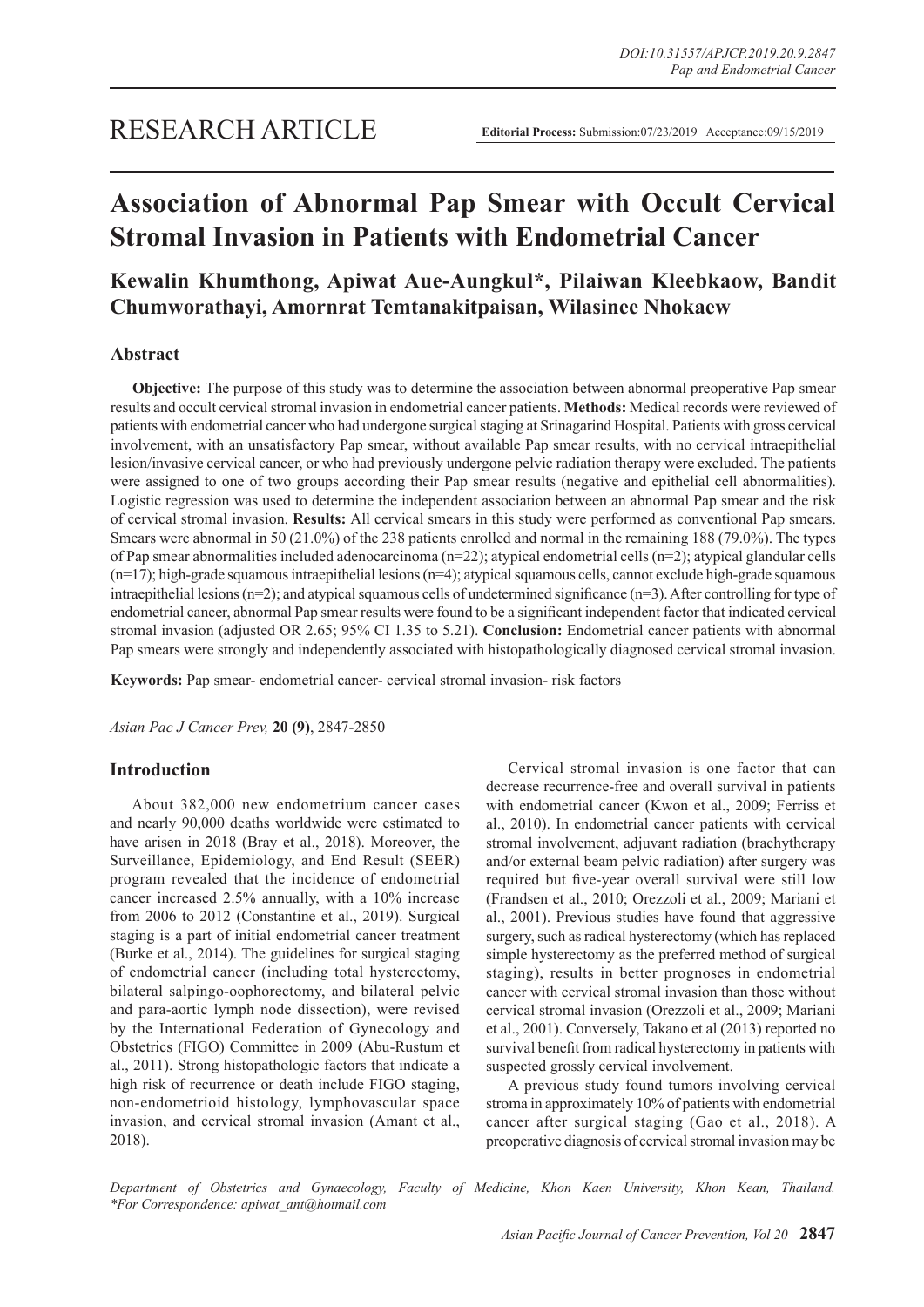#### *Kewalin Khumthong et al*

necessary before decisions can be made regarding type of hysterectomy (simple versus radical), use of preoperative radiation therapy, and role of omitted lymphadenectomy during surgical staging. A magnetic resonance imaging (MRI) scan is the most accurate preoperative method for assessing cervical stromal involvement (Amant et al., 2018; Haldorsen and Salvesen, 2016). However, the cost of a routine preoperative MRI scan is prohibitive for many endometrial cancer patients.

The Papanicolaou (Pap) smear is well known as a useful tool for detecting significant cervical abnormalities in invasive cervical cancer. It is simple, inexpensive, and the required equipment is available at general hospitals. Previous studies have reported that 38-51% of endometrial cancer patients had abnormal Pap smear results and that abnormal cervical cytology was correlated with tumor size, tumor type, depth of invasion, presence of cervical involvement, and presence of lymphovascular invasion (Lai et al., 2015; Serdy et al., 2016).

The aim of this study was to examine the association between abnormal Pap smears and cervical stromal invasion in patients with endometrial cancer in order assist physicians in deciding on appropriate management strategies.

### **Materials and Methods**

This cross-sectional study received approval by the Khon Kaen University Ethics Committee in Human Research (HE611482). We reviewed the medical records of patients diagnosed with endometrial cancer who underwent surgical staging at Srinagarind Hospital between January 2010 and August 2018. The inclusion criteria were: (1) pathologically confirmed endometrial cancer and (2) Pap smear taken within six months prior to surgical staging. The exclusion criteria were: (1) suspected or gross cervical involvement, (2) unsatisfactory Pap test, (3) history of pelvic radiation therapy, (4) synchronous high-grade cervical intraepithelial lesion/invasive cervical cancer, and (5) unknown final histopathology or incomplete data.

Data included baseline characteristics, types of Pap smear abnormality, operative procedures, and detailed histopathologic results such as type of endometrial cancer, cervical stromal invasion, and FIGO staging. In this study, a dualistic classification of endometrial cancer was used (type I and type II). Type I included endometrioid adenocarcinoma grades 1and 2, and type II consisted of endometrioid adenocarcinoma grade 3, clear cell carcinoma, serous carcinoma, and carcinosarcoma (Suarez et al., 2016).

The following were considered abnormal Pap smear results: (1) squamous cell abnormalities involving atypical squamous cells of undetermined significance (ASC-US). atypical squamous cells cannot exclude HSIL (ASC-H), low grade squamous intraepithelial lesion (LSIL), and high grade squamous intraepithelial lesions (HSIL); (2) glandular cell abnormalities containing atypical endocervical cells, atypical endometrial cells, atypical glandular cells, endocervical adenocarcinoma in situ (AIS), or adenocarcinoma; and (3) presence of abnormal

endometrial cells. A single gynecologic pathologist (PK) examined all surgical specimens. All cases included in the analysis received an independent and blinded pathologic review. Staging of endometrial cancer patients was based on FIGO classification.

In this study, each uterine cervix specimen was dissected and placed on four to eight slides for examination. Occult cervical stromal invasion was defined if at least one of following criteria was met: the cancer foci were bounded on two sides by normal endocervical glands (proximally and distally), the cancer foci underlied normal ectocervix or endocervical glands, or irregular infiltration into stroma deep to the tumor or a stromal response at the pushing edge of the lesion in patients with exophytic tumors protruding through the endocervical canal (Soslow, 2016).

Descriptive statistics were used to analyze demographic baseline characteristics. Categorical variables were expressed as percentages. The Chi-square and Fisher's exact test were used whenever appropriate to compare the two groups. A P-value < .05 was considered statistically significant. Logistic regression was used as a multivariate analysis to determine the independent connection between Pap smear results and the risk of cervical stromal invasion. An odds ratio with a 95% confidence interval (CI), which did not include unity, was considered statistically significant. All statistical analysis was performed using SPSS version 17 (SPSS Inc., Chicago, Ill., USA).

#### **Results**

During the study period, 238 endometrial cancer patients who met the inclusion criteria were evaluated. The mean age of the patients was 58.1 years (range, 31-81 years). One hundred eighty-one (76.1%) of the patients were postmenopausal and 50 (21.0%) were nulliparous. All cervical smears in this study were performed as conventional Pap smears. Median time between Pap smear and surgical staging was 2 months (range 2-5 months). There were 50 patients with abnormal Pap smears, including adenocarcinoma (n=22), atypical endometrial cells (n=2), atypical glandular cells (n=17), HSIL (n=4), ASC-H (n=2), and ASC-US (n=3). The remaining of 188 patients had normal cervical cytology results. All patients in this study underwent simple hysterectomy with bilateral salpingo-oophorectomy with or without pelvic/ para-aortic lymphadenectomy. Cervical stromal invasion was histopathologically diagnosed after surgical staging in  $61$  (25.1%) cases. Seventy-three patients (30.6%) were noted as having type II endometrial cancer. The patients in this study were FIGO stage IA  $(n=101)$ , IB  $(n=66)$ , II (n=26), IIIA (n=19), IIIB (n=2), IIIC (n=34) and IVB (n=11). Table 1 shows the demographic characteristics of the study participants.

Abnormal Pap smear results were reported in 21.0% of cases (95%CI, 15.8%-26.1%). Among 22 patients who have cervical stromal invasion, the details of abnormal Pap smear results included adenocarcinoma (n=10), atypical glandular cells (n=8), ASC-H (n=2), HSIL (n=1), and ASC-US (n=1). Patients with cervical stromal invasion were more likely to have pre-operative abnormal Pap smears compared to those without, and patients with type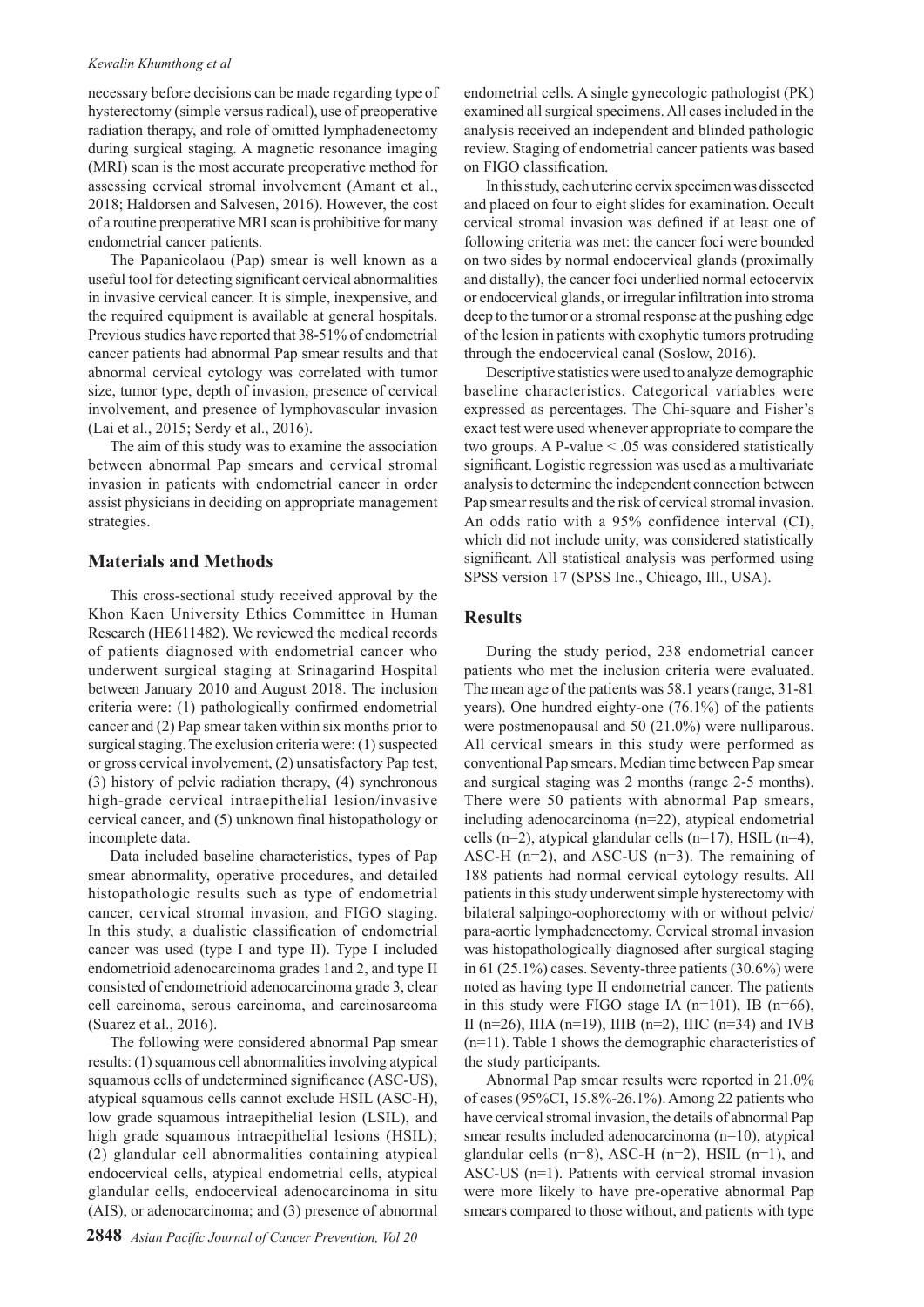|                                        | Cervical<br>stromal invasion<br>$(n=61)$ | No cervical<br>stromal invasion<br>$(n = 177)$ | $P -$<br>value† |  |  |
|----------------------------------------|------------------------------------------|------------------------------------------------|-----------------|--|--|
| Age (mean+SD)                          | $58.49 + 8.84$                           | $58.03 + 8.87$                                 | 0.73            |  |  |
| Parity (number, %)                     |                                          |                                                |                 |  |  |
| Nulliparous                            | 11(18.0)                                 | 39(22.1)                                       | 0.51            |  |  |
| Multiparous                            | 50(82.0)                                 | 138 (77.9)                                     |                 |  |  |
| Menopausal (number, %)                 |                                          |                                                |                 |  |  |
| Premenopausal                          | 16(26.2)                                 | 41(23.2)                                       | 0.06            |  |  |
| Postmenopausal                         | 45(73.8)                                 | 136 (76.8)                                     |                 |  |  |
| Body mass index (number, %)            |                                          |                                                |                 |  |  |
| Lower than 30                          | 54 (88.5)                                | 155 (87.6)                                     | 0.84            |  |  |
| 30 or higher                           | 7(11.5)                                  | 22(12.4)                                       |                 |  |  |
| Type of endometrial cancer (number, %) |                                          |                                                |                 |  |  |
| Type I                                 | 33(54.1)                                 | 132 (74.6)                                     | 0.003           |  |  |
| Type II                                | 28 (45.9)                                | 45 (25.4)                                      |                 |  |  |
| Pap smear (number, %)                  |                                          |                                                |                 |  |  |
| Normal                                 | 39(63.9)                                 | 149 (84.2)                                     | 0.001           |  |  |
| Abnormal                               | 22(36.1)                                 | 28 (15.8)                                      |                 |  |  |

Table 1. Clinical Characteristics of Women with Endometrial Cancer by Cervical Stromal Invasion Status

Type I, endometrioid adenocarcinoma grades 1 and 2; type II, endometrioid adenocarcinoma grade 3, clear cell carcinoma, serous carcinoma, and carcinosarcoma; †, Pearson Chi-square, two-sided, P-value<0.05.

II endometrial cancer were more likely to have cervical stromal invasion than those with type I (38.36% vs 20.00%). The risk of cervical stromal invasion was higher among premenopausal compared to postmenopausal patients (Table 1).

Table 2 shows the results of binary logistic regression analysis to determine the correlations between abnormal Pap smear results and risk of cervical stromal invasion. Endometrial cancer patients who had abnormal Pap smears had a significantly higher risk of cervical stromal invasion (adjusted OR 2.65; 95% CI 1.35 to 5.21), as did those patients who were diagnosed with type II endometrial cancer (OR 2.33; 95% CI 1.24 to 4.41).

The percentage of cervical stromal invasion included 65.2% of patients with type II endometrial cancer and abnormal Pap smear, 44.0% of type I endometrial cancer patients with abnormal Pap smear, and 38.3% of type II endometrial cancer patients without abnormal Pap smear.

## **Discussion**

One important issue when managing patients with endometrial cancer is identifying those at greatest risk of cervical stromal invasion. In this study, abnormal Pap smear results were found in 21.0% of patients. Abnormal Pap smear and type II endometrial cancer were associated with an increased risk of cervical stromal invasion.

The rate of abnormal Pap smear results in endometrial cancer patients varies widely in the previous literature (from 24.7-71.2%) due to differences in criteria used to determine whether smear results were abnormal, differences in cervical smear techniques, and potential recall bias (Nadaf et al., 2017; Milicic et al., 2015; Gu et

Table 2. Multivariate Analysis: Factors Associated with Cervical Stromal Invasion in Endometrial Cancer

|                            | N   | Presence of<br>cervical stromal<br>invasion $(n, %)$ | adjusted Odds<br>ratio (95% confident<br>interval) |  |
|----------------------------|-----|------------------------------------------------------|----------------------------------------------------|--|
| Pap smear                  |     |                                                      |                                                    |  |
| Abnormal                   | 50  | 22 (44.00)                                           | $2.65(1.35-5.21)$                                  |  |
| Normal                     | 188 | 39 (20.74)                                           | reference                                          |  |
| Type of endometrial cancer |     |                                                      |                                                    |  |
| Type II                    | 73  | 28 (38.36)                                           | $2.33(1.24-4.41)$                                  |  |
| Type I                     | 165 | 33 (20.00)                                           | reference                                          |  |

Type I, endometrioid adenocarcinoma grades 1 and 2; type II, endometrioid adenocarcinoma grade 3, clear cell carcinoma, serous carcinoma, and carcinosarcoma.

al., 2001). The rate of abnormal Pap smear results was low in this study due to the fact that we used a conventional technique, that did not include findings of debris in abnormal results, excluded patients with gross cervical lesion and performed blinded pathologic review.

Previous studies have aimed to determine the association between abnormal Pap smear results and cervical stromal invasion. Serdy et al. (2006), for example, found that endometrial cancer patients with cervical involvement had a significantly higher rate of results indicating glandular abnormality o than those without (57.1% vs 35.4%). Our findings were consistent with those reported in the literature, in that patients with endometrial cancer who had abnormal Pap smears were approximately three-times as likely to have cervical stromal invasion (95% CI 1.47 to 5.98; Table 2) compared to those who had normal results.

However, Lai et al. (2015) reported that although cervical involvement was more frequently detected by Pap smears (P-value  $\leq$  0.05) according univariate analysis, multivariate analysis adjusted by histological type and tumor grading revealed no significant association between cervical involvement and Pap smear results. This may have been due to the small number of participants with cervical involvement in that study.

Cervical stromal invasion was found in 25.1% of patients in this study. However, recent studies have reported lower prevalence (less than 10%) in endometrial cancer patients (Serdy et al., 2016; Vasconcelos et al., 2007; Kitchener et al., 2009; Mascilini et al., 2013). A possible explanation for this discrepancy are differences with regard to tumor characteristics, especially in the proportion of patients with type II endometrial cancer and inconsistent criteria for diagnosing cervical involvement. Recent studies also found that cervical stromal invasion was more frequently observed in serous or clear-cell endometrium cancer around 28-39% of cases (Tate et al., 2018; Murphy et al., 2003). Our data revealed a higher proportion of patients with type II endometrial cancer (about 30.6%) than in other recent studies nearby 10% (Serdy et al., 2016; Vasconcelos et al., 2007; Kitchener et al., 2009; Mascilini et al., 2013).

The strength of this study is that we adjusted for potential confounding factors, such as type of endometrial cancer, in order to determine whether abnormal Pap